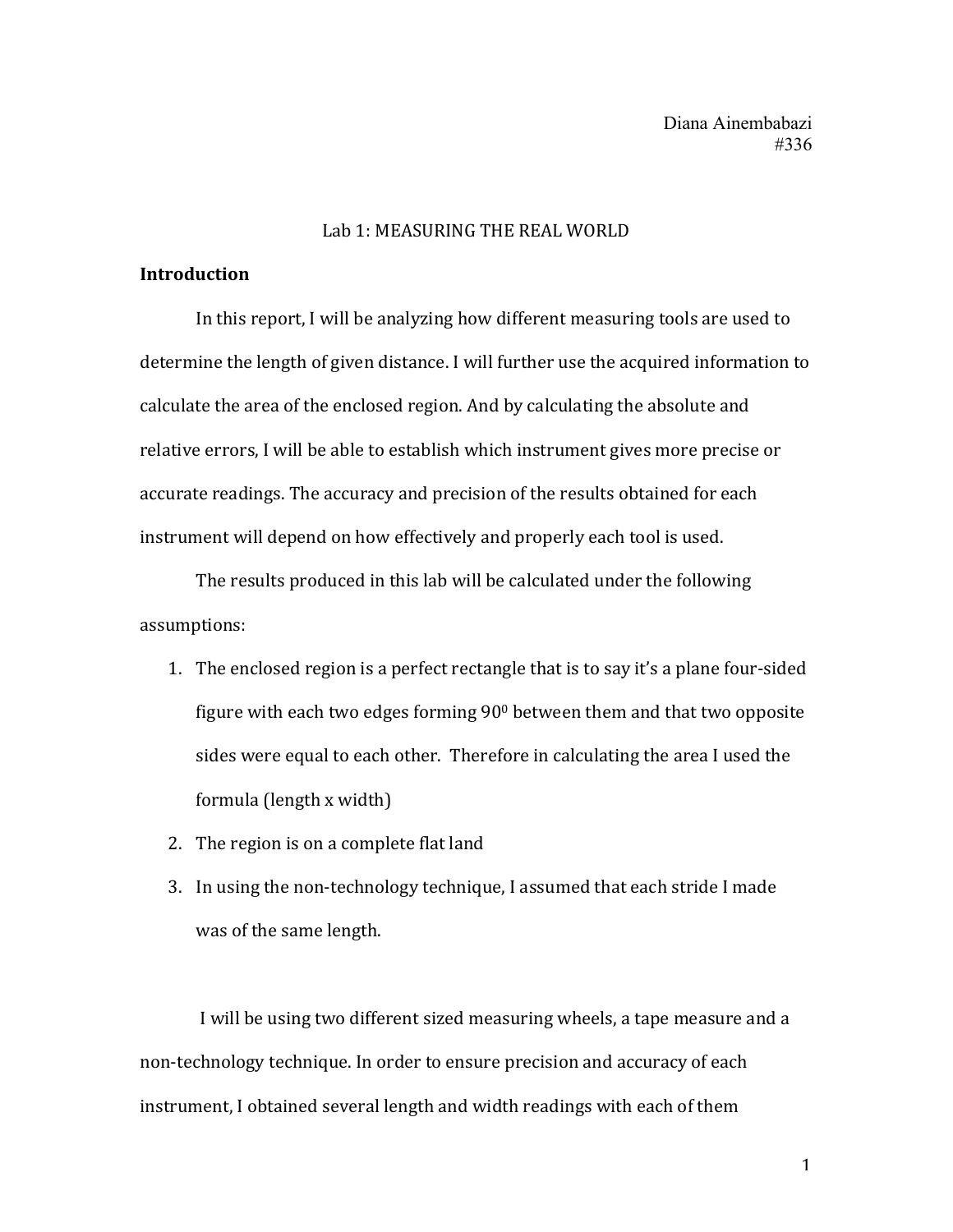#### **Procedure**

#### 1. None technology technique (using strides)

In this procedure, 'no technology' was used. I measured the length of my stride. I walked along the length of the region counting how many strides I could make from one end to the other. During this procedure, I tried to make the strides to be of equal length (assumption). I repeated this step two more times in order to increase my precision. I repeated this process for the width

#### **2.** *Measuring* wheels (small & big)

With the bounds of the specific region determined and the measuring scale on the small wheel set to zero, the wheel was rolled along the length of the region. In order to produce more accurate values, the movement with the wheel was limited to a straight line. This step was repeated for the width and several other times in order to increase precision.

This procedure was repeated for the large wheel

#### *3. Tape measure*

In this procedure, I laid the tape measure along the length of this region and determined its length. I did the same for the width. I repeated this process 2 other times. In using the tape measure, I ensured that it was laid down straight in order to get more accurate values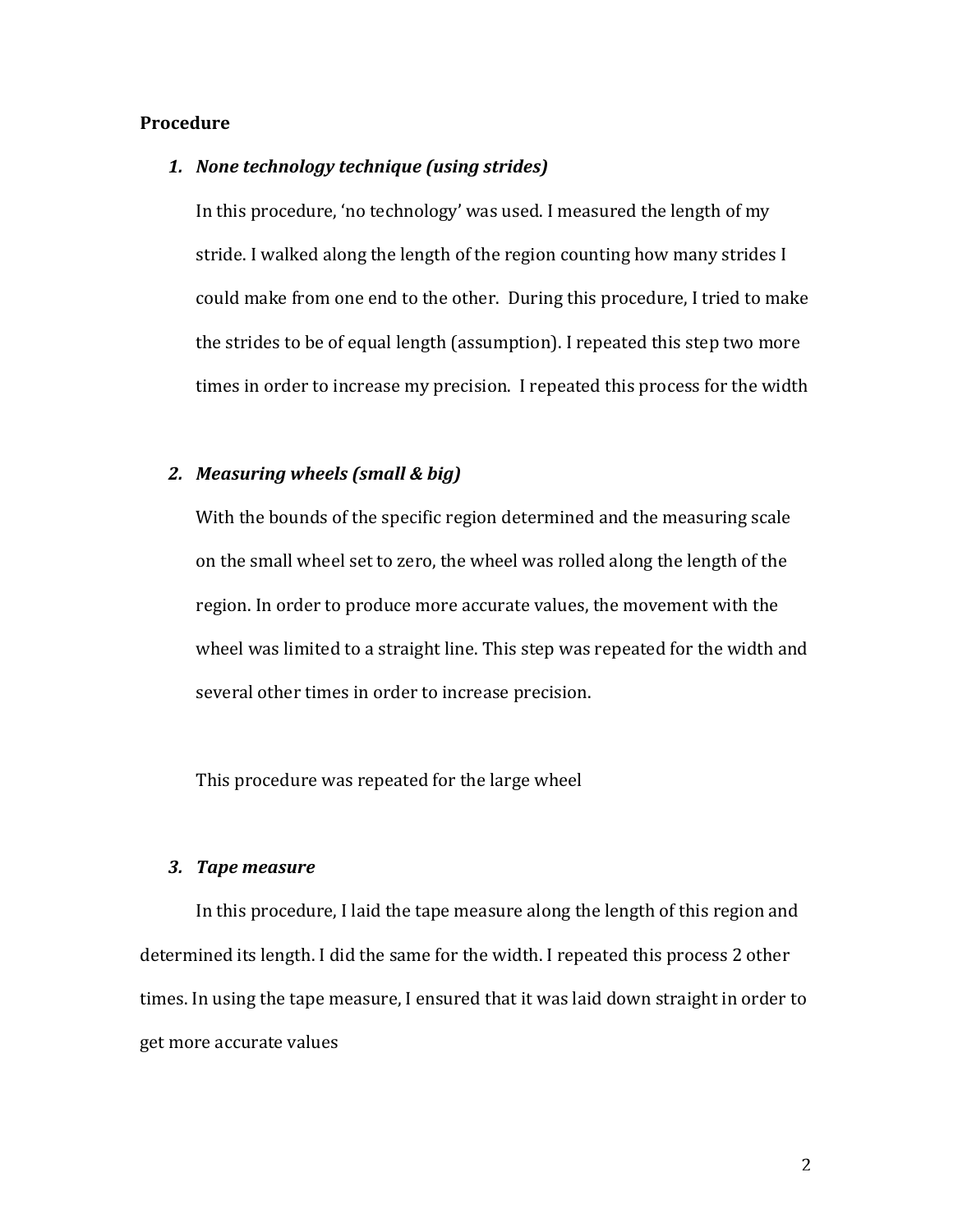# **Data and analysis**

In calculating the area of this region, I converted each of the lengths and width into the SI units (meters). I then calculated the average of each. With the average, I was not only able to calculate the area of the region but also determine the absolute and relative errors of the area obtained.

*Conversions used in the calculations*  $1ft = 0.3048m$ I stride  $= 0.703$ m

## Table 1 - table showing the analyzed raw data

| <b>SMALL WHEEL</b> | length (ft) $ $ | length /m  | absolute error | width (ft)  | width(m)    | absolute error |            |                           |
|--------------------|-----------------|------------|----------------|-------------|-------------|----------------|------------|---------------------------|
|                    | 203.75          | 62.103     | 0.0508         | 151.8333333 | 46.2788     | 0.008466667    |            |                           |
|                    | 203.75          | 62.103     | 0.0508         | 151.8333333 | 46.2788     | 0.008466667    |            |                           |
|                    | 204.25          | 62.2554    | 0.1016         | 151.9166667 | 46.3042     | 0.016933333    |            | AREA (m^2) absolute error |
| average            |                 | 62.1538    | 0.067733333    |             | 46.28726667 | 0.011288889    |            | 2876.92951 3.212745047    |
| relative error     |                 | 0.00108977 |                |             | 0.000243888 |                | 0.00111673 |                           |
|                    |                 |            |                |             |             |                |            |                           |

| <b>BIG WHEEL</b> | length (ft) | length (m)  | absolute error | width (ft)  | width(m)    | absolute error |            |                                 |
|------------------|-------------|-------------|----------------|-------------|-------------|----------------|------------|---------------------------------|
|                  | 202.41667   | 61.6966     | 0.0508         | 150.6666667 | 45.9232     | 0.059266667    |            |                                 |
|                  | 202.75      | 61.7982     | 0.0508         | 151         | 46.0248     | 0.042333333    |            |                                 |
|                  | 202.58333   | 61.7474     | 7.10543E-15    | 150.9166667 | 45.9994     | 0.016933333    |            | AREA (m^2)   absolute error     |
| average          |             | 61.7474     | 0.033866667    |             | 45.98246667 | 0.039511111    |            | <b>2839.29776  </b> 2.894352395 |
| relative error   |             | 0.000548471 |                |             | 0.000859265 |                | 0.00101939 |                                 |

| TAPE MEASURE length (ft) $ $ | length (m)  | absolute error | width (ft) | width(m)   | absolute error |            |                                  |
|------------------------------|-------------|----------------|------------|------------|----------------|------------|----------------------------------|
| 202.2                        | 61.63056    | 0.007112       | 150.28     | 45.805344  | 0.098552       |            |                                  |
| 202.14                       | 61.612272   | 0.011176       | 150.75     | 45.9486    | 0.044704       |            |                                  |
| 202.19                       | 61.627512   | 0.004064       | 150.78     | 45.957744  | 0.053848       |            | <b>AREA (m^2) absolute error</b> |
| average                      | 61.623448   | 0.007450667    |            | 45.903896  | 0.065701333    |            | 2828.75635 4.063162739           |
| relative error               | 0.000120906 |                |            | 0.00143128 |                | 0.00143638 |                                  |

|                | I stride      | 0.703       | m              |                |             |                |            |                                  |
|----------------|---------------|-------------|----------------|----------------|-------------|----------------|------------|----------------------------------|
| <b>STRIDES</b> | hgths (stride | length (m)  | absolute error | width(strides) | width(m)    | absolute error |            |                                  |
|                | 88            | 61.864      | 0.17575        | 67.8           | 47.6634     | 0.445233333    |            |                                  |
|                | 87.75         | 61.68825    | 0.3515         | 68.75          | 48.33125    | 0.222616667    |            |                                  |
|                | 89            | 62.567      | 0.52725        | 68.75          | 48.33125    | 0.222616667    |            | <b>AREA (m^2) absolute error</b> |
| average        |               | 62.03975    | 0.3515         |                | 48.10863333 | 0.296822222    |            | 2984.64758   25.00116669         |
| relative error |               | 0.005665722 |                |                | 0.006169833 |                | 0.00837659 |                                  |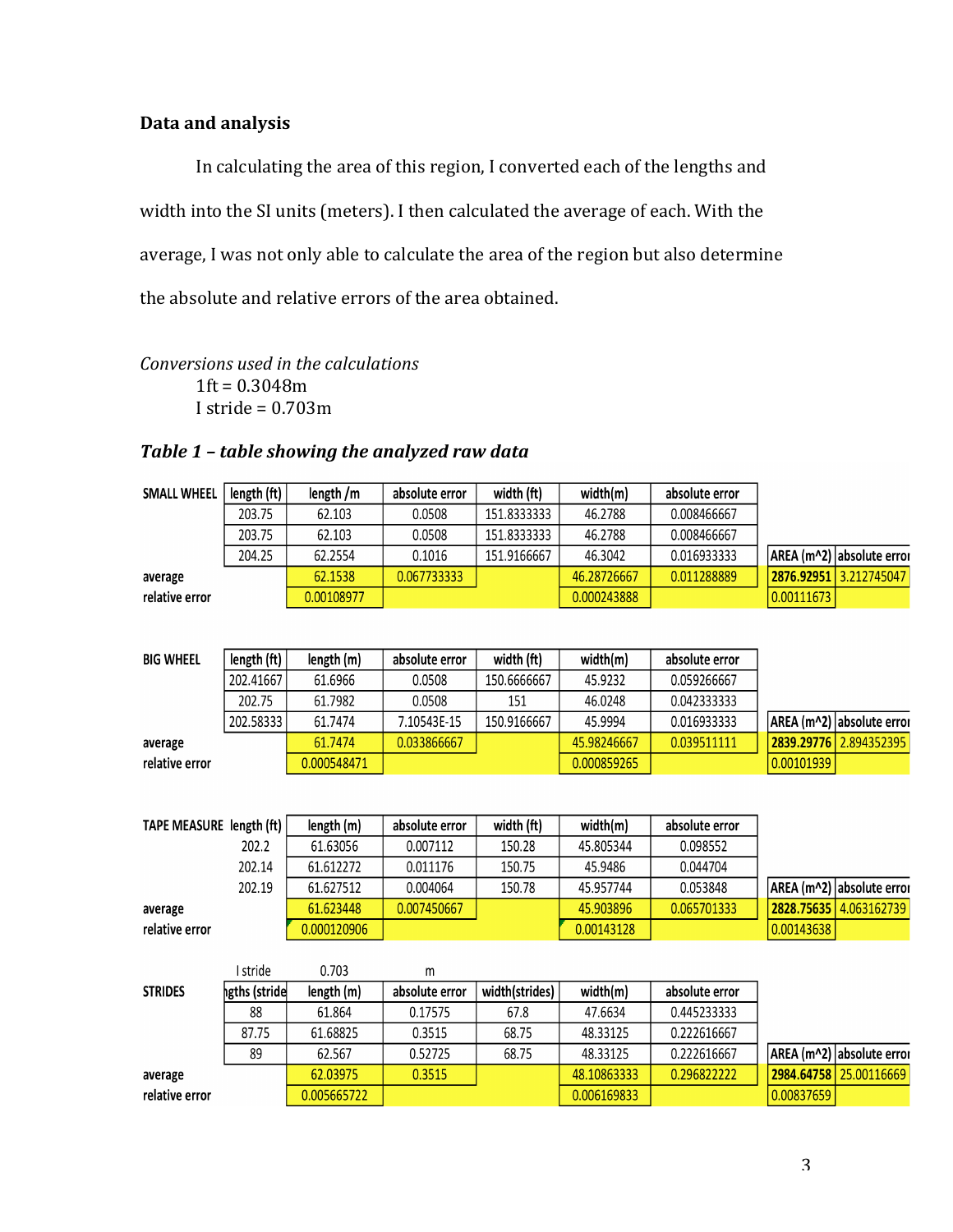



Graph 2- Graph showing the precision of each technique (width)



Note: in graph 1 and 2, the horizontal scale is to create the space in the different measurements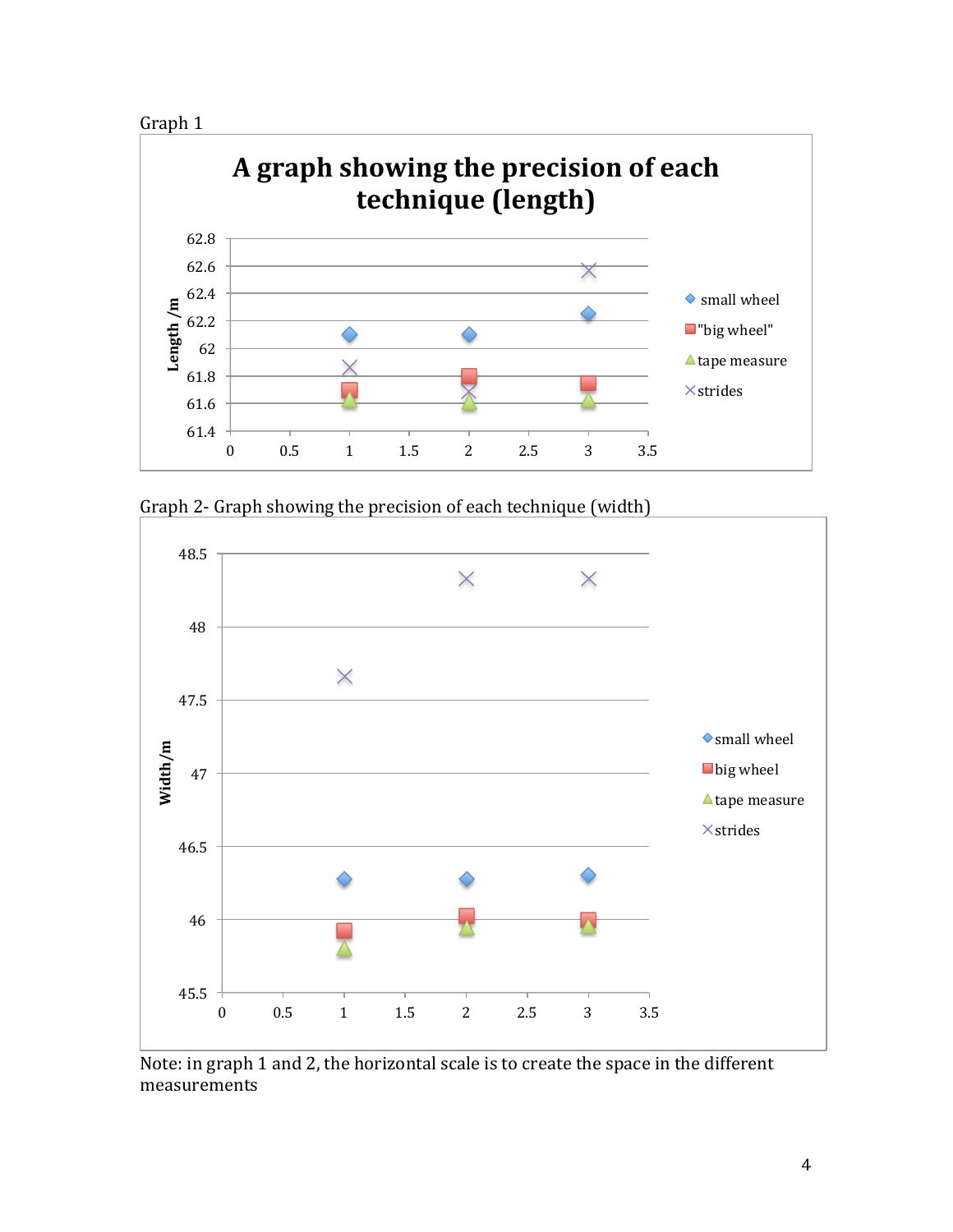



*Key* 

1-small measuring wheel 2- big measuring wheel 3-tape measure 4-strides 

In calculating the absolute error of each value, I took the absolute difference

between  $x_1$  and  $\mu$  where  $x_1$  is any value and  $\mu$  is the average value of  $x_n$  in the same

category.

Using values from the small wheels:

Absolute  $error = abs(62.103-62.1538) = 0.0508$ 

Therefore the relative error of the length  $=$  absolute error/value obtained

Relative error =  $(0.06773/62.1238)$ 

 $= 0.0010898$ 

From the data obtained, I can't give you the exact area of the measured

region since considering all the four gives a wide range of the area (from graph 3).

This range makes me question the accuracy of the values acquired. All I can do I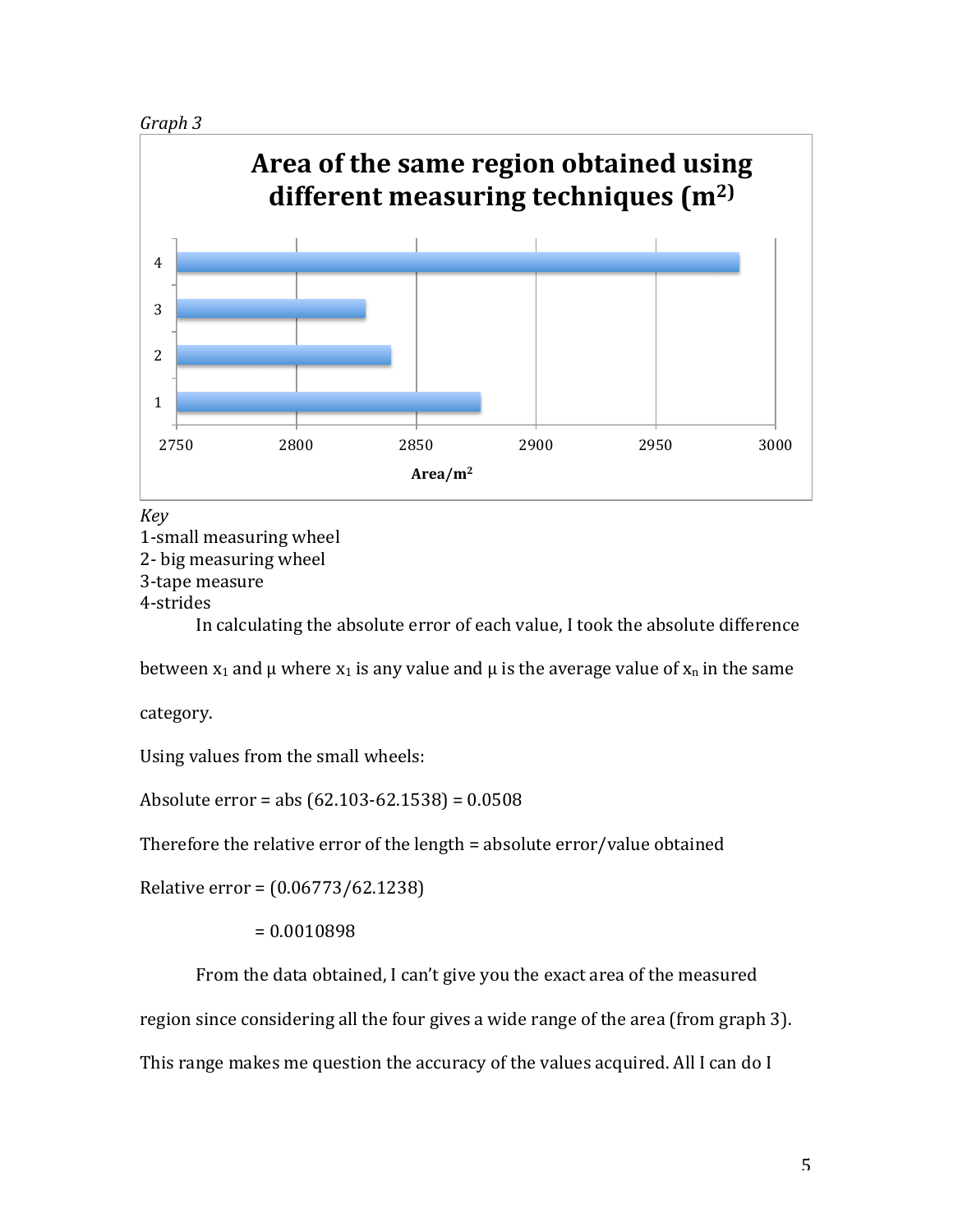determine which instrument produces the most precise results and work with it to get better results.

From the graphs 1 and 2, I am able to tell what the most precise  $instructor(s)$  is/are and how precise it is. Both measuring wheels and the tape measure produce more precise results than the strides techniques. This can also be seen/told from the high relative error values

The wide range in the area implies that there were random and systematic errors involved the techniques used. Below are some of them:

- 1. While using the measuring wheel, it was hard to ensure that the wheel rolled along a straight path. It is important to avoid wiggling and zig-zag movements of the wheel because these increase the would-be distance of any particular length
- 2. One possible source of error in the high value in absolute error from using stride is from the assumption I made that all the strides where of equal length. The possibility of this occurring is 1) if I were perfect controlled robot or 2) if I modified the procedure for example if I measured the length of my stride and getting a string of the same length, I move it along the length of the region and by multiplying how many times I moved it along by the length of my stride, I would get more precise if not accurate results.
- 3. Another possible source of error could have been obtained from or carried on along the calculations. With all the conversions and rounding off (up or down) done at every step, this could have increased or decreased the final area of the region. For example the conversion

6